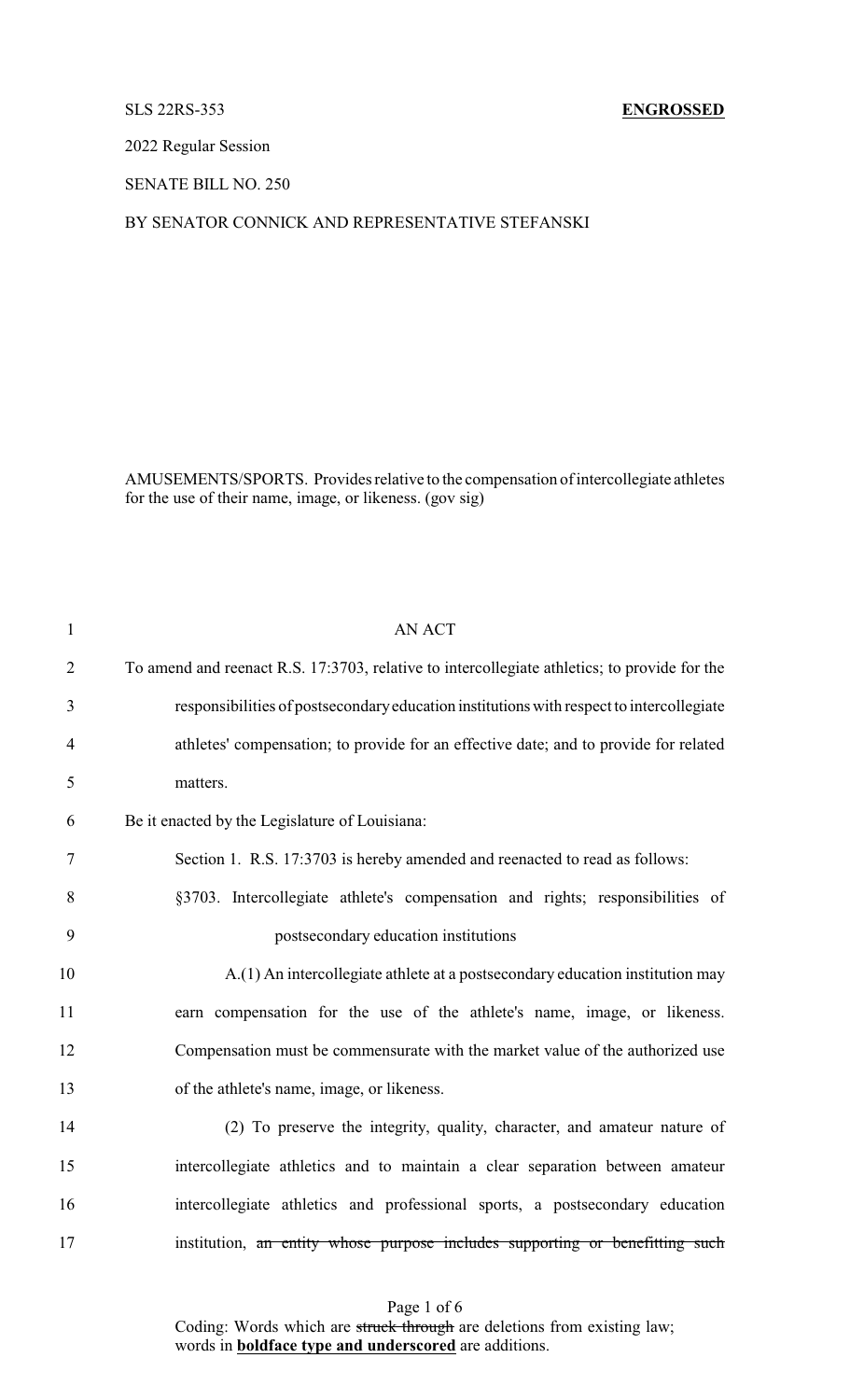1 institution or its intercollegiate athletic programs, or an officer, director, employee, 2 or agent of such institution or entity shall not provide a current or prospective athlete with compensation for the use of the student athlete's name, image, or likeness. B. A postsecondary education institution shall not adopt or maintain a contract, rule, regulation, standard, or other requirement that prevents or unduly restricts an intercollegiate athlete from earning compensation for the use of the athlete's name, image, or likeness. Earning compensation shall not affect the intercollegiate athlete's grant-in-aid or athletic eligibility. 9 C. A postsecondary education institution, or an officer or employee of a **postsecondary education institution, shall not compensate or cause compensation to** 11 be directed to a current or prospective intercollegiate athlete for the athlete's name, **image**, or likeness. **D. A postsecondary education institution shall not use an athletic booster to, nor shall an athletic booster, directly or indirectly, create or facilitate compensation** 15 opportunities for the use of an intercollegiate athlete's name, image, or likeness as **a recruiting inducement or as a means of paying for athletics participation.**  E.(1) A postsecondary education institution may prohibit an intercollegiate athlete from using the athlete's name, image, or likeness for compensation if the proposed use of the athlete's name, image, or likeness conflicts with either of the following: (a) Existing institutional sponsorship agreements or contracts. (b) Institutional values as defined by the postsecondary education institution. (2) An intercollegiate athlete shall not earn compensation for the use of the athlete's name, image, or likeness **is** for the endorsement of tobacco, alcohol, illegal substances or activities, banned athletic substances, or any form of gambling **or gaming,** including sports wagering. (3) An intercollegiate athlete shall not use a postsecondary education institution's facilities, uniforms, registered trademarks, products protected by copyright, or official logos, marks, colors, or other indicia in connection with the use

Page 2 of 6 Coding: Words which are struck through are deletions from existing law; words in **boldface type and underscored** are additions.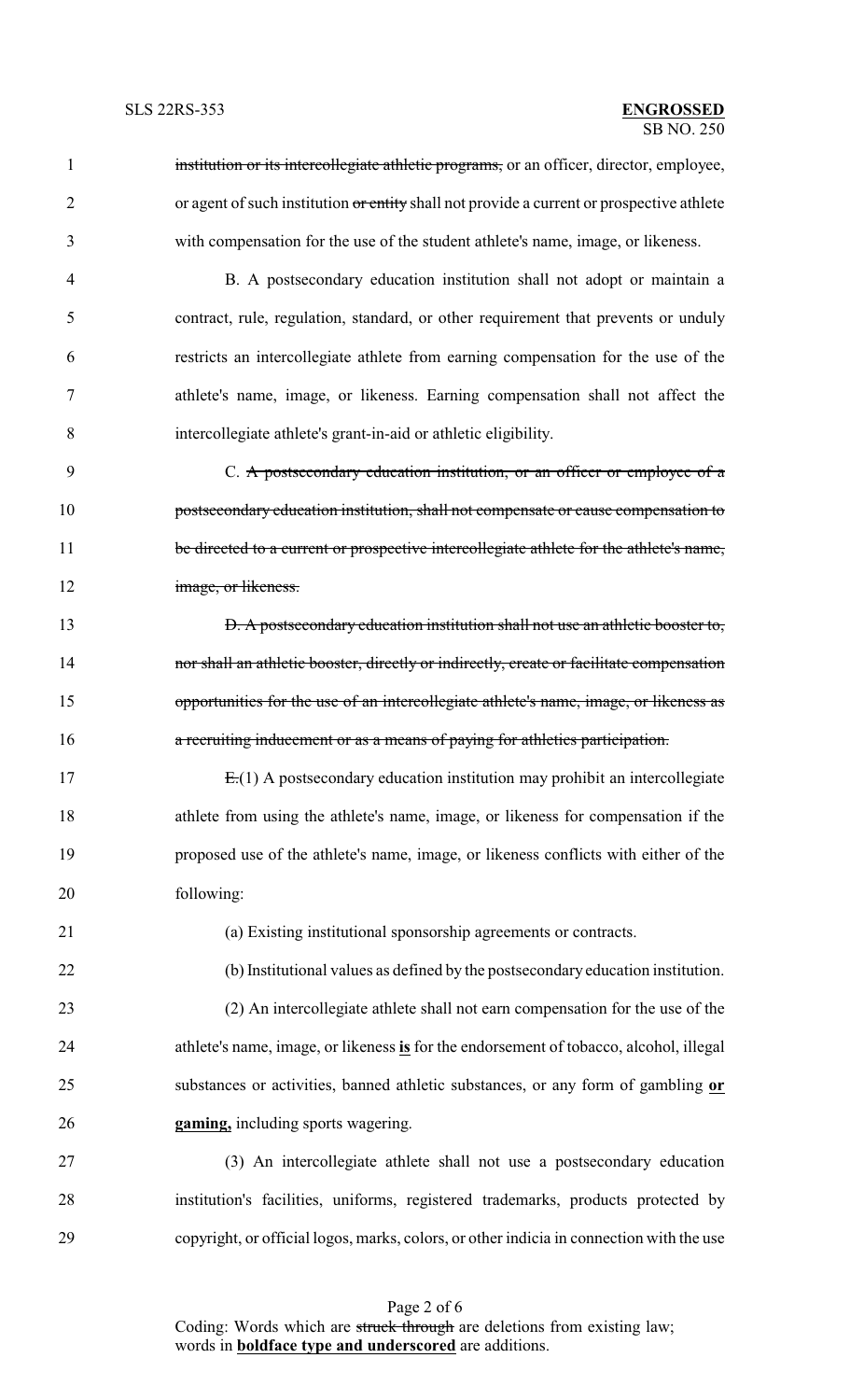- of the athlete's name, image, or likeness without the express permission of the postsecondary education institution. In granting this permission, a postsecondary education institution may require the third-party entity engaging the athlete for a name, image, or likeness activity to follow the protocols established by the postsecondary education institution, including licensing protocols. F.**D.**(1) A postsecondary education institution shall not prevent or unduly restrict an intercollegiate athlete from obtaining professional representation by an athlete agent or an attorney engaged for the purpose of securing compensation for the use of the athlete's name, image, or likeness. (2) Professional representation obtained by an intercollegiate athlete shall be from persons registered with or licensed for such activity by the state as follows: (a)(i) Representation provided by an athlete agent shall be by persons registered with the state in accordance with, and in compliance with, the provisions of Chapter 7 of Title 4 of the Louisiana Revised Statutes of 1950. However, the notification provisions of R.S. 4:424(D)(3) shall not apply to an athlete agent who contacts an intercollegiate athlete for the sole purpose of representing the athlete in matters pertaining to the use of the athlete's name, image, or likeness. (ii) An athlete agent representing an intercollegiate athlete shall comply with the federal Sports Agent Responsibility and Trust Act, 15 U.S.C. 7801 through 7807, in his relationship with the intercollegiate athlete. (b) An attorney representing an intercollegiate athlete shall be duly licensed 22 to practice law. G.**E.** A grant-in-aid, including cost of attendance, awarded to an intercollegiate athlete by a postsecondary education institution is not compensation
- for the purposes of this Chapter and shall not be revoked or reduced as a result of an intercollegiate athlete earning compensation or obtaining professional or legal representation pursuant to this Chapter.
- H.**F.** A contract for compensation for the use of the name, image, or likeness of an intercollegiate athlete under eighteen years of age shall be executed on the

Page 3 of 6 Coding: Words which are struck through are deletions from existing law; words in **boldface type and underscored** are additions.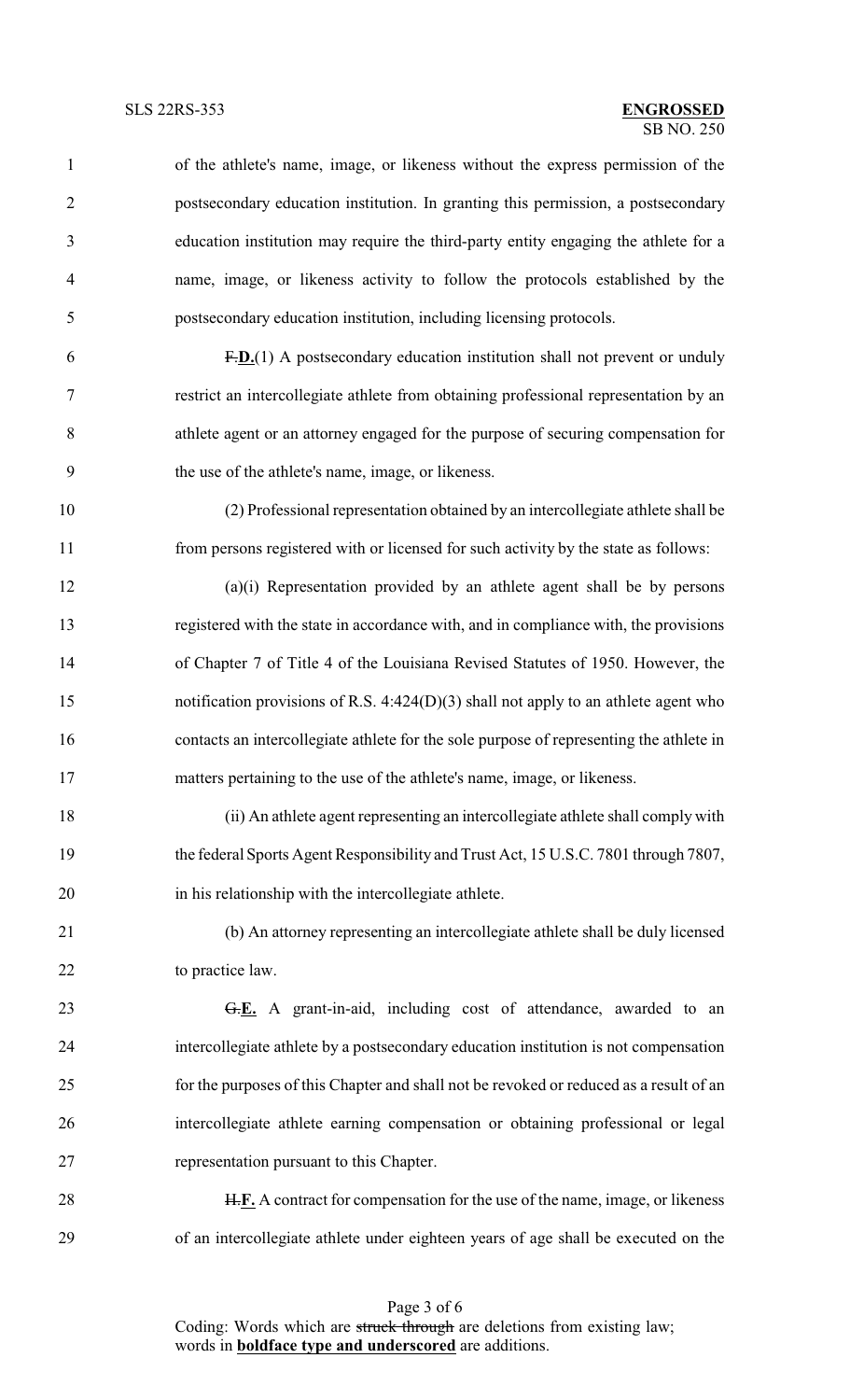| $\mathbf{1}$   | athlete's behalf by the athlete's parent or legal guardian.                              |
|----------------|------------------------------------------------------------------------------------------|
| $\overline{2}$ | <b>I.G.</b> An intercollegiate athlete's contract for compensation for the use of the    |
| 3              | athlete's name, image, or likeness shall not violate the provisions of this Chapter.     |
| $\overline{4}$ | $H_{1}(1)$ An intercollegiate athlete shall not enter into a contract for                |
| 5              | compensation for the use of the athlete's name, image, or likeness if a term of the      |
| 6              | contract conflicts with a term of the intercollegiate athlete's athletic program's team  |
| $\tau$         | contract.                                                                                |
| 8              | (2) A postsecondary education institution asserting a conflict under this                |
| 9              | Subsection shall disclose each relevant contract term that conflicts with the team       |
| 10             | contract to the intercollegiate athlete or the athlete's representative.                 |
| 11             | K.I. An intercollegiate athlete who enters into a contract for compensation              |
| 12             | for the use of the athlete's name, image, or likeness shall disclose the contract to the |
| 13             | postsecondary education institution in which the athlete is enrolled, in the manner      |
| 14             | designated by the institution.                                                           |
| 15             | <b>L.J.</b> The duration of a contract for representation of an intercollegiate athlete  |
| 16             | or compensation for the use of an intercollegiate athlete's name, image, or likeness     |
| 17             | shall not extend beyond his participation in an athletic program at a postsecondary      |
| 18             | education institution.                                                                   |
| 19             | M.K.(1) A postsecondary education institution shall conduct a financial                  |
| 20             | literacy and life skills workshop for a minimum of five hours at the beginning of an     |
| 21             | intercollegiate athlete's first and third academic years.                                |
| 22             | $(2)(a)$ The workshop shall, at a minimum, include information concerning                |
| 23             | financial aid, debt management, and a recommended budget for full and partial            |
| 24             | grant-in-aid intercollegiate athletes based on the cost of attendance for the current    |
| 25             | academic year. The workshop shall also include information on time management            |
| 26             | skills necessary for success as an intercollegiate athlete and available academic        |
| 27             | resources.                                                                               |
| 28             | (b) The workshop shall not include any marketing, advertising, referral, or              |
| 29             | solicitation by providers of financial products or services.                             |

Page 4 of 6 Coding: Words which are struck through are deletions from existing law; words in **boldface type and underscored** are additions.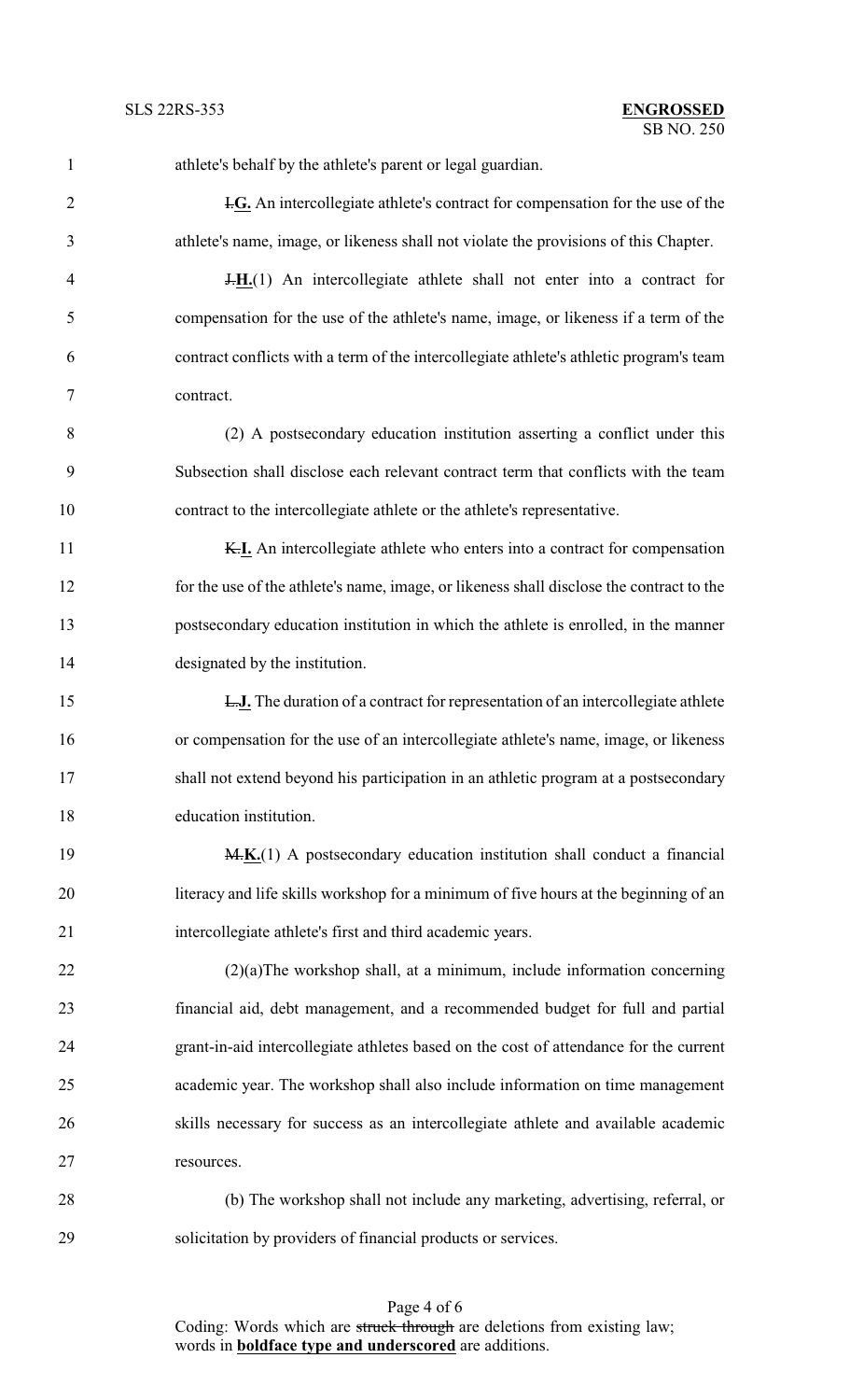| L. No postsecondary institution's employees, including athletics coaching                     |
|-----------------------------------------------------------------------------------------------|
| staff, shall be liable for any damages to an intercollegiate athlete's ability to             |
| earn compensation for the use of the athlete's name, image, or likeness resulting             |
| from decisions and actions routinely taken in the course of intercollegiate                   |
| athletics. However, nothing in this Subsection shall protect the postsecondary                |
| institution or its employees from acts of gross negligence, or wanton, willful,               |
| malicious, or intentional misconduct.                                                         |
| N.M.(1) Each postsecondary education management board shall adopt                             |
| policies to implement the provisions of this Chapter.                                         |
| (2) No postsecondary education institution shall implement the provisions of                  |
| this Chapter until such time as the appropriate management board adopts the required          |
| policies. Each management board has discretion as to when it adopts policies to               |
| implement the provisions of this Chapter.                                                     |
| Section 2. This Act shall become effective upon signature by the governor or, if not          |
| signed by the governor, upon expiration of the time for bills to become law without signature |
| by the governor, as provided by Article III, Section 18 of the Constitution of Louisiana. If  |
| vetoed by the governor and subsequently approved by the legislature, this Act shall become    |
| effective on the day following such approval.                                                 |

The original instrument was prepared by Alan Miller. The following digest, which does not constitute a part of the legislative instrument, was prepared by Cheryl Serrett.

SB 250 Engrossed 2022 Regular Session Connick

DIGEST

Present law provides with respect to compensation for the name, image, or likeness of intercollegiate athletes.

Proposed law repeals present law prohibiting a postsecondary education institution, or an officer, director, or employee of a postsecondary education institution from providing compensation or directing compensation to a current or prospective intercollegiate athlete.

Proposed law repeals present law prohibiting a postsecondary education institution from using an athletic booster to, and prohibits an athletic booster from, directly or indirectly, creating or facilitating compensation opportunities for the use of an intercollegiate athlete's name, image, or likeness as a recruiting inducement or as a means of paying for athlete's participation.

Effective upon signature of the governor or lapse of time for gubernatorial action.

Page 5 of 6 Coding: Words which are struck through are deletions from existing law; words in **boldface type and underscored** are additions.